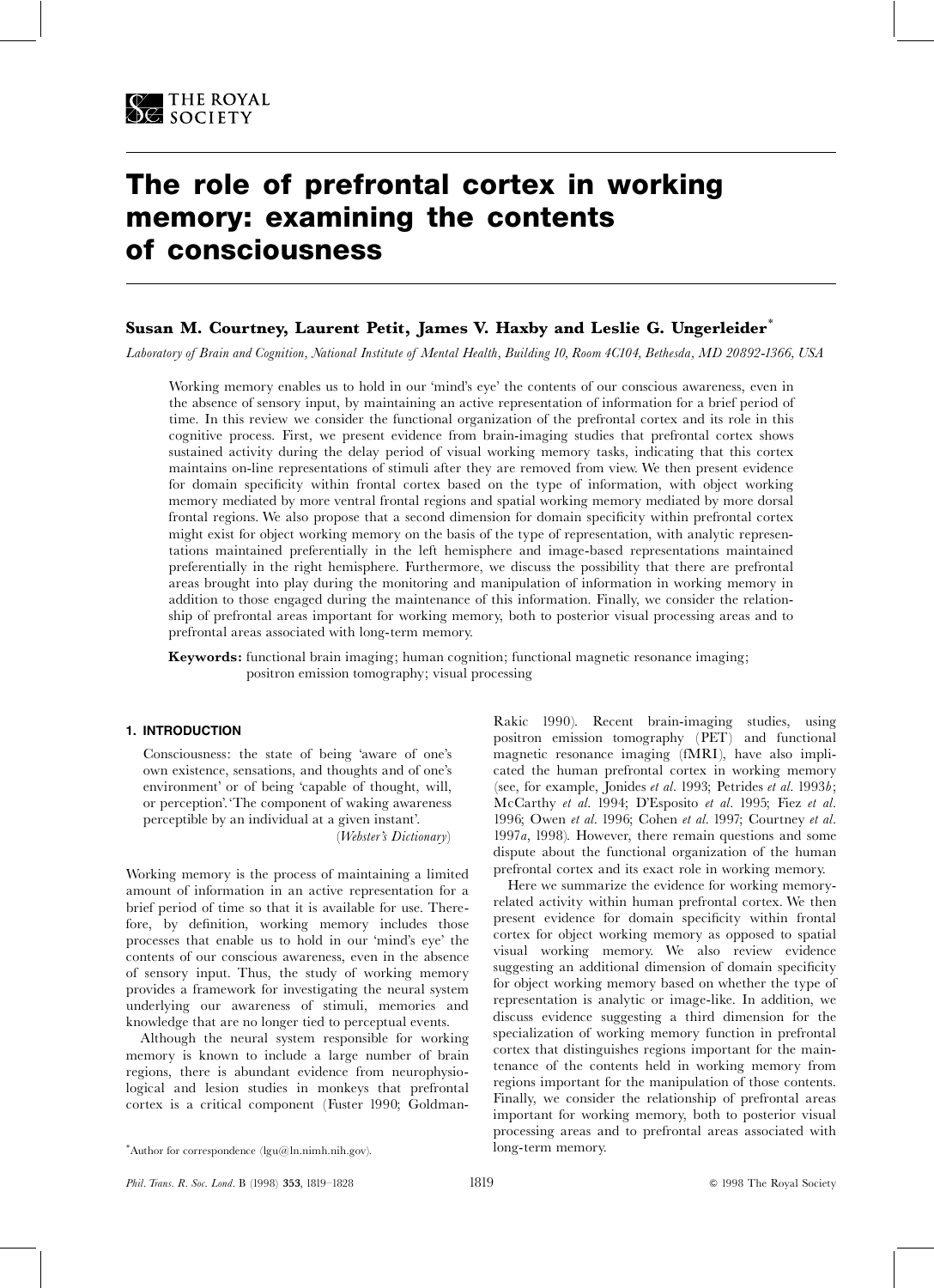## 2. TRANSIENT VERSUS SUSTAINED ACTIVITY: IMPLICATIONS FOR PREFRONTAL ORGANIZATION

In monkeys, working memory has typically been studied in either delayed response or delayed match-tosample tasks. In both types of task, the monkey is given a brief cue at the start of the trial, which it must maintain in memory during a delay of several seconds. At the end of the delay, the monkey is required to make a choice or differential response based on the previous cue. Many studies have found cells in prefrontal cortex whose response to the initial cue is sustained at some level during the delay period (for reviews, see Goldman-Rakic  $(1990)$  and Fuster  $(1995)$ ). Thus, the memory of the cue seems to endure by maintaining the activity of the cells that represent the cue. Depending on the type of cue, cells with this delay activity have also been found in areas outside the prefrontal cortex, such as the inferior temporal cortex for visual pattern or colour cues, and the posterior parietal cortex for spatial cues. However, the sustained activity in these posterior visual processing areas is greatly diminished and made less stimulusspecific by cooling the prefrontal cortex, indicating that sustained activity in these posterior areas might be due to feedback projections from prefrontal cortex (Fuster et al. 1985; Goldman-Rakic & Chafee 1994).

To determine whether human prefrontal cortex has a role in working memory similar to that demonstrated in the monkey, it is necessary in brain-imaging studies to distinguish transient, perception-related activity from sustained, memory-related activity. However, it is difficult to make this distinction with PET because the technique integrates activity over 20–60 s, whereas the time-scale of events in a working-memory task is typically only a few seconds. Our first approach to this problem was to design a task in which the delay between the presentation of a stimulus to be held in working memory and the test stimulus was varied parametrically (Haxby et al. 1995). The stimuli were pictures of faces. We predicted that different delay intervals would have differential effects on areas principally involved in the perceptual aspects of the task compared with areas principally involved in the mnemonic aspects. This was because, with shorter delay intervals, a greater proportion of time would be spent viewing pictures of faces, whereas with longer delay intervals, a smaller proportion of time would be spent viewing faces but a greater proportion of time would be spent holding a face in memory. We therefore predicted that areas principally involved in perceptual analysis would show increased activity relative to a sensorimotor control task, but that the size of the increase would diminish with increasing delays. In contrast, areas principally involved in working memory would show relatively constant levels of increased activity as a function of the delay interval. The latter prediction was based on the fact that, in the monkey, areas that participate in working memory contain neurons that respond both to stimulus presentation and during memory delays and therefore should be active throughout the face-memory task, regardless of the delay length.

We found that areas showing a significant negative correlation between activity increases and delay were restricted to the ventral occipitotemporal cortex, in areas

essentially identical to those identified in studies of face perception (see, for example, Haxby et al. 1991, 1994; Puce et al. 1995; Clark et al. 1996; Kanwisher et al. 1997). Thus, these areas are mainly active during the presentation of stimuli, not during memory delays. They are therefore likely to be involved more in the perceptual analysis of faces during the task than in the working-memory component per se. In contrast, areas showing a more constant activity increase across all delays were in the prefrontal cortex, indicating that they are active during memory delays as well as during stimulus presentation. Thus, prefrontal regions probably have a more important role in the maintenance of a representation during working memory. Interestingly, hemispheric differences were also observed, with the right prefrontal cortex being more active during short memory delays and the left prefrontal cortex most active during longer delays (see  $§ 3b).$ 

More recently, we have taken advantage of the temporal resolution afforded by fMRI to reinvestigate the functional roles of posterior processing and prefrontal areas in face working memory (Courtney et al. 1997a). Multiple regression analysis enabled us to decompose activation in a face working-memory task into three components: (i) a transient, non-selective response to visual stimuli; (ii) a transient, selective response to faces; and (iii) sustained activity over memory delays. Posteriorly, in ventral occipital areas, we found mostly a transient, nonselective response to visual stimuli, which did not differ between faces and non-face control stimuli. More anteriorly, in ventral temporal regions, we found a more selective response to faces than to non-faces, and also a small but significant sustained response over memory delay intervals. Finally, three distinct prefrontal regions were identified, all of which showed greater levels of sustained activity over memory delays, including one in posterior mid-frontal cortex (Brodmann area (BA) 9/44), another in anterior mid-frontal cortex (BA46), and a third in inferior frontal cortex and the anterior portion of the insula  $(BA 45/47)$ . These results therefore provide a direct demonstration of memory-related sustained activity in human prefrontal cortex (see also Cohen et al. 1997). On the basis of work in the monkey, we had expected sustained activity in the more ventral portion of prefrontal cortex, but had not expected three anatomically distinct regions.

The results also showed that there was a systematic progression in the relative strengths of perception- and memory-related activity from occipital to temporal and through multiple prefrontal areas, indicating that this distributed neural system for object working memory is organized hierarchically (figure 1). In occipitotemporal areas, there was a progression from a mainly nonselective perceptual response in posterior occipital cortex to face-selective perceptual activity in lateral inferior occipital and middle fusiform regions. This progression is consistent with the well-established hierarchical organization of visual cortex in monkeys (Felleman & Van Essen 1991). Although the three prefrontal areas all responded to the presentation of faces, these areas demonstrated different relative amounts of activity related to the presentation of visual stimuli compared with the activity related to the memory delay period. The posterior mid-frontal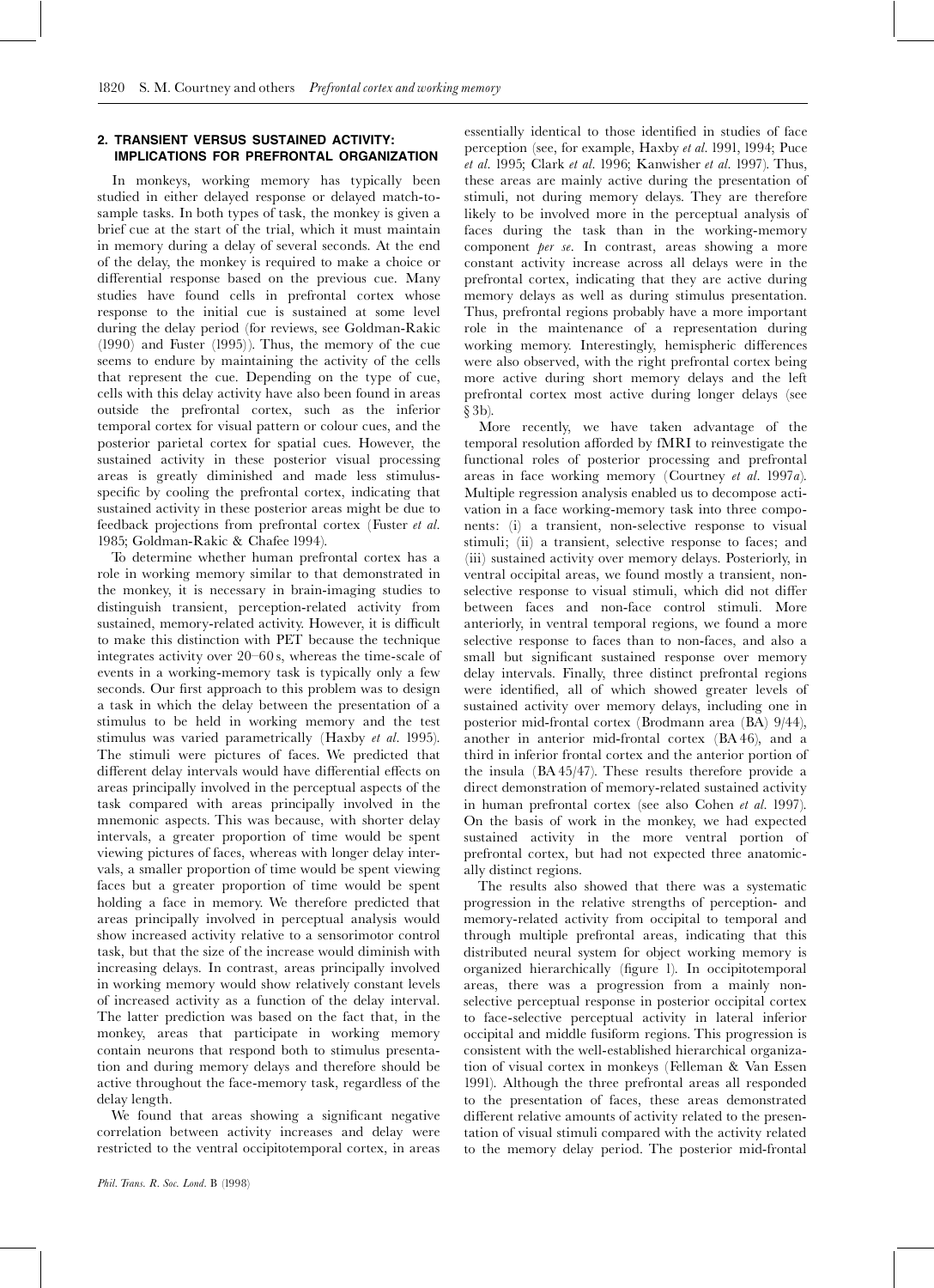

region had the greatest transient response to visual stimuli and the smallest amount of sustained activity during the memory delay; the inferior frontal region had intermediate amounts of perception- and memory-related activity; and the anterior mid-frontal region had the smallest perception-related response and the greatest amount of sustained delay activity. This progression suggests that these prefrontal regions, like those in occipitotemporal cortex, might also be organized hierarchically.

What roles might these prefrontal regions have in working memory? Although we do not yet have the answer to this question, results from other imaging studies might provide some clues. The posterior midfrontal region, which had the greatest non-selective response to visual stimuli, has been activated during a wide range of working-memory tasks, including verbal, spatial and object (see, for example, Haxby et al. 1995; Courtney et al. 1996b, 1997a; Fiez et al. 1996; McCarthy et al. 1996; Smith et al. 1996; Cohen et al. 1997). This region therefore seems to contribute to working-memory processes independent of the type of information. The inferior prefrontal region is close to a ventrolateral prefrontal area identified by Petrides and colleagues (Petrides et al. 1993b; Owen et al. 1996) which, they propose, is involved in the encoding and retrieval of information held in posterior cortical areas. Verbal semantic functions have also been associated with this inferior frontal area (McCarthy et al. 1993; Demb et al. 1995), suggesting that its activation in the present study might also reflect verbal processing of the face stimuli; however, it is unlikely that this could account for our findings because we often observe that the activation in this region is bilateral or even lateralized to the right hemisphere (Haxby et al. 1995; Courtney et al. 1996b, 1997a). The anterior mid-frontal region, which showed the greatest activation during working-memory delays, is similar to an area activated in a recent study by Schacter et al. (1997). In their study, this anterior prefrontal area had a longer response latency than other prefrontal areas during performance of an episodic long-term memory

Figure 1. Varying degrees of transient and sustained activity in regions comprising a distributed neural system for face working memory. Averaged locations across subjects of the regions of activation are shown in lateral projection on a human brain (white circles). The regions, numbered in order of decreasing relative amounts of transient activity related to non-selective visual stimulation and increasing relative amounts of sustained activity related to the memory delay, are:  $(1)$  posterior lingual and fusiform cortex (BA 18);  $(2)$  mid-to-anterior fusiform cortex (BA 37);  $(3)$  inferior occipital sulcus (BA 18/19); (4) posterior mid-frontal cortex (BA 9/44); (5) inferior frontal cortex and anterior insula  $(BA 45/47)$ ; and  $(6)$  anterior mid-frontal cortex (BA 46). The graph shows the three normalized regression coefficients for each region, averaged across subjects and hemispheres, demonstrating the gradual shift in the relative contributions of each task component to the activity within this distributed neural system. (Adapted from Courtney et al.  $(1997a)$ .)

task. A similar anterior prefrontal area was activated in a dual-task paradigm by D'Esposito et al. (1995). Taken together, these results suggest that this anterior midfrontal area might be responsible for 'executive' functions, such as rehearsal and monitoring, that occur after the disappearance of the stimulus (see  $\S 3c$ ).

### 3. DOMAIN SPECIFICITY IN HUMAN FRONTAL **CORTEX**

#### (a) Segregation for object versus spatial processing

Goldman-Rakic and colleagues (Wilson et al. 1993; O'Scalaidhe et al. 1997) have shown that, in monkeys, the dorsal prefrontal areas that are reciprocally connected with parietal visual areas exhibit sustained delay activity that is primarily related to spatial information. In contrast, they found that the ventral prefrontal areas that are reciprocally connected with temporal visual areas exhibit sustained delay activity that is primarily related to information about pattern, colour, object and face. On the basis of these results, Goldman-Rakic (1995) proposed that the segregation of spatial and object information processing between parietal and temporal cortices, respectively, is maintained within the prefrontal cortex for working memory. Thus, dorsal prefrontal cortex, specifically cortex within the principal sulcus (BA46), is proposed to be specialized for spatial working memory, whereas ventral prefrontal cortex, specifically the inferior convexity (BA12), is proposed to be specialized for object working memory.

Does this dorsal versus ventral model of domain specificity for object versus spatial working memory apply to the human prefrontal cortex as well? Much of the human imaging data so far has been inconclusive, leading to a controversy in the literature. Owen (1997) and D'Esposito et al. (1988) have argued that human prefrontal areas are not segregated according to the type of information held in working memory. Instead, they propose that prefrontal areas are functionally organized according to the level of processing. We shall address this possibility below. Their main argument against domain specificity based on the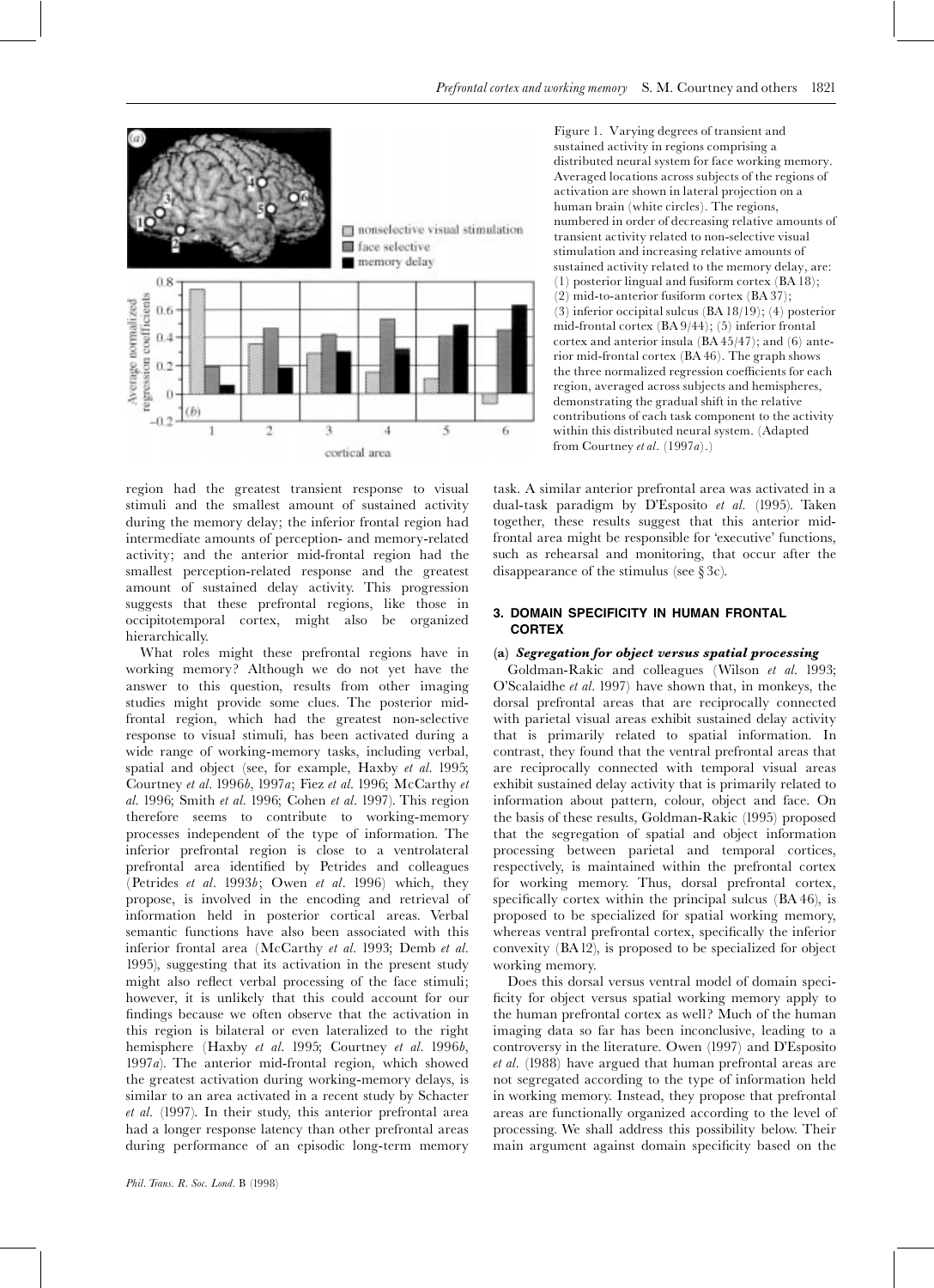type of information comes from meta-analyses that show that spatial, object, and verbal working-memory tasks all seem to activate BA9/46 in the mid-dorsolateral prefrontal cortex as well as BA 45/47 in inferior (ventrolateral) prefrontal cortex, the same general regions associated with, respectively, spatial and object working memory in monkeys.

Meta-analyses of the existing literature, however, might fail to distinguish between activation of different strengths in prefrontal regions because they lump together studies in which the comparison task varies widely. This is an important consideration because a recent physiological study by Rao et al. (1997) has provided evidence in monkeys that, whereas different parts of lateral prefrontal cortex might emphasize processing of different kinds of information, the segregation of processing between information types might not be absolute. Rao et al. demonstrated that during a task that required the maintenance of both object and spatial information, more than half of the prefrontal neurons with delay activity showed both object and spatial tuning. If there is, indeed, a great deal of integration of spatial and object information within prefrontal cortex, as Rao et al. suggest, one would expect both dorsal and ventral prefrontal regions to be 'activated' when compared with a low-level control task. A dissociation based on the relative strengths of activation during working memory for different information types might then be demonstrated only by contrasting, in a single study, activation during carefully matched working-memory tasks. Comparison of tasks that are not matched for difficulty and memory load can give misleading results because these factors influence both the amplitude and spatial extent of prefrontal activation during working-memory tasks (Cohen et al. 1997).

These meta-analyses have also assumed that any segregation between spatial and object working memory would be between BA 9/46 and BA 45/47, respectively, on the basis of areas that have been described in the monkey. (Human BA47 is assumed to be the homologue of monkey BA12; see Petrides & Pandya 1994.) Our results and those of others, however, indicate that the performance of spatial working-memory tasks activates frontal areas in addition to those in BA 9/46. In particular, our studies indicate that the region specialized for spatial working memory in humans is in the superior frontal sulcus rather than in BA 9/46, as is commonly assumed.

Activation in the superior frontal sulcus has been observed consistently in many studies of spatial working memory (Jonides et al. 1993; Baker et al. 1996; Courtney et al. 1996b, 1998; Mellet et al. 1996; Owen et al. 1996; Petit et al. 1996; Smith et al. 1996), but has generally been dismissed because the activated region was assumed to be located within premotor cortex or the frontal eye field (FEF), and thus related to either hand or eye movements (but see Courtney et al. 1996b, 1998; Mellet et al. 1996; Petit et al. 1996). Indeed, the spatial resolution of PET makes it difficult to determine whether spatial workingmemory activation occurs within regions outside those related to movement. However, even without the explicit dissociation of activation related to hand movement, eye movement and working memory, there was still a suggestion from several PET studies that the superior frontal sulcus activation could not be solely attributable to motor control. For example, spatial working-memory studies conducted by Jonides et al. (1993) and Smith et al. (1995) required fixation and the same motor response for both the memory and control tasks, yet memory-related activation was still observed near the superior frontal sulcus. A spatial imagery task by Mellet et al. (1996) also activated this region in the complete absence of eye and hand movements. Finally, we found the superior frontal sulcus to be preferentially activated during a spatial as opposed to a face working-memory task, even though the tasks used identical stimuli and were designed to have identical hand and eye movements.

In our PET study, subjects had to retain either the identity or the location of three faces presented sequentially in three different locations on the screen (Courtney et al. 1996b). Both the spatial location and face identity tasks used the same stimuli. At 500 ms after the presentation of the third face, a test stimulus was shown. The test stimulus was a face in a variable location. For the face working-memory task, the subject indicated whether that face was in the memory set, regardless of the location in which it was initially presented. For the spatial workingmemory task, the subject indicated whether the location of the test stimulus was one of the locations in the memory set, regardless of the identities of the faces used to mark those locations.

Direct comparison of activity during performance of the two tasks revealed differences between ventral and dorsal frontal cortices. The face working-memory task showed greater activation in the right inferior and midprefrontal cortex (BA 45/47 and 9/44/46). The spatial working-memory task differentially activated an area located in the superior frontal sulcus. The results therefore demonstrated that working memory for different types of information preferentially activate separate frontal regions. Working memory for objects (for example, for faces) activates predominantly ventral frontal cortex, whereas working memory for spatial locations (for example, the spatial locations of faces) activates predominantly dorsal frontal cortex.

Despite this convergence of evidence, however, an explicit demonstration of the role of the superior frontal sulcus in spatial working memory was needed. Two questions remained. First, was the activity in the superior frontal sulcus related to spatial perception rather than working memory? The PET studies mentioned above could not distinguish between transient, perceptionrelated activity and sustained, memory-related activity (Jonides et al. 1993; Smith et al. 1995; Courtney et al. 1996b). Second, was the activity related to oculomotor control, i.e. was the activity in the FEF or in an area distinct from it? In the monkey, the area specialized for spatial working memory is located just anterior to the FEF. We therefore predicted that in humans, if a spatial working-memory area did exist, it would also lie just anterior to the FEF.

Recently, we have taken advantage of the temporal and spatial resolution of fMRI to test this prediction and, further, to distinguish between transient, perceptionrelated and sustained, memory-related activity. By comparing activation evoked during tasks involving spatial working memory, face working memory and eye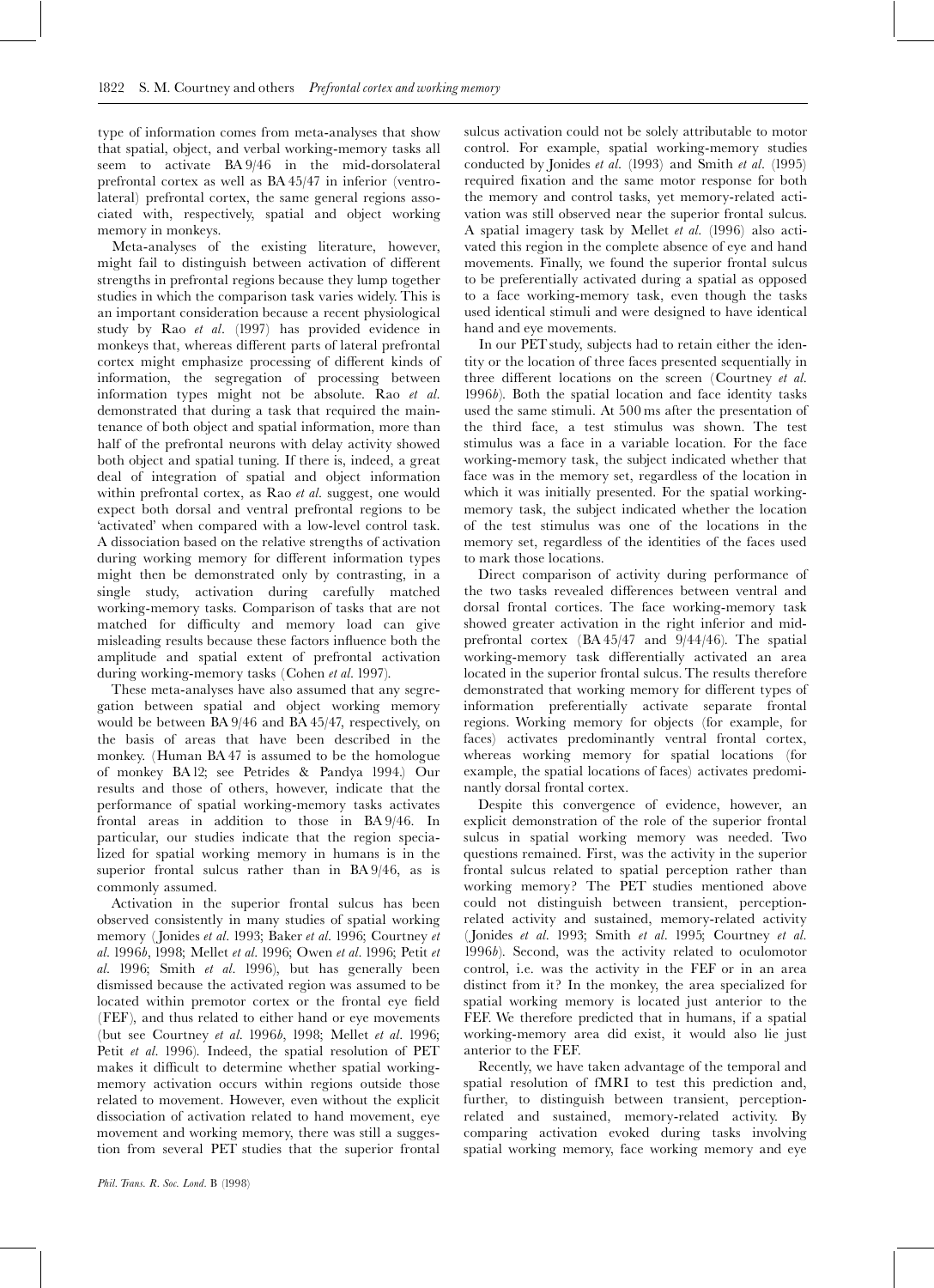

Figure 2. Locations of areas specialized for spatial working memory in monkeys and humans relative both to the frontal eye field (FEF) and to areas specialized for object working memory. In monkeys, the area specialized for spatial working memory is located in the principal sulcus (BA46) and the FEF is located just posterior to it in the arcuate sulcus. In humans, the area specialized for spatial working memory is located within the superior frontal sulcus, and the FEF is located just posterior to it in the precentral sulcus. Thus, although the two areas occupy a more posterior and dorsal location in humans compared with monkeys, the topological relationship between them is the same. In both monkeys and humans, the area specialized for object (or face) working memory is located in a more ventral portion of prefrontal cortex.

movements, we found that the activity in the superior frontal sulcus was (i) sustained over spatial workingmemory delays; (ii) selective for spatial relative to face working memory; and (iii) distinct from activity in the FEF related to oculomotor control (Courtney et al. 1998). The activation was also not related to the hand movements during the task, as this component was identical in the spatial and face working-memory tasks. These results therefore provide evidence that areas in human frontal cortex, like posterior visual perceptual areas, are functionally organized according to the type of information being processed. As predicted, in humans, as in monkeys, the area specialized for spatial working memory lies just anterior to the FEF. In monkeys, the spatial workingmemory area is within the principal sulcus and the FEF is just posterior to it within the arcuate sulcus. In humans, the spatial working-memory area is within the superior frontal sulcus and the FEF is just posterior to it within the precentral sulcus (see also Paus 1996; Petit et al. 1997; Luna et al. 1998). Thus, in humans, compared with monkeys, both areas occupy a more dorsal and posterior location, although the topological relationship between them has been conserved (figure 2).

In summary, in humans, as in monkeys, object working memory is mediated by more ventral lateral frontal cortex. Although spatial working memory in both

monkeys and humans is mediated by more dorsal lateral frontal cortex, the region in humans is in the superior frontal sulcus and therefore occupies a more dorsal and posterior location. The functional segregation of these dorsal and ventral frontal areas might not be absolute, however. The evidence for segregation came from a comparison of the relative amounts of sustained activity during spatial and face working-memory tasks rather than from a demonstration of the presence or absence of activity. Had we simply compared activity during each working-memory task with activity during a low-level control task, we would not have found evidence for segregation. This partly explains the lack of evidence for dorsal-ventral segregation for object and spatial working memory in meta-analyses reported so far. In addition, the meta-analyses focused on a comparison between area  $9/46$  dorsally and area  $45/47$  ventrally. In fact, the dorsal area in the superior frontal sulcus was not considered. Had the meta-analyses included this area, some segregation might have been apparent.

#### (b) Segregation for analytic versus image-based processing

To our knowledge, there are only three other studies (Smith et al. 1995; Baker et al. 1996; McCarthy et al. 1996) that have directly contrasted activation during object and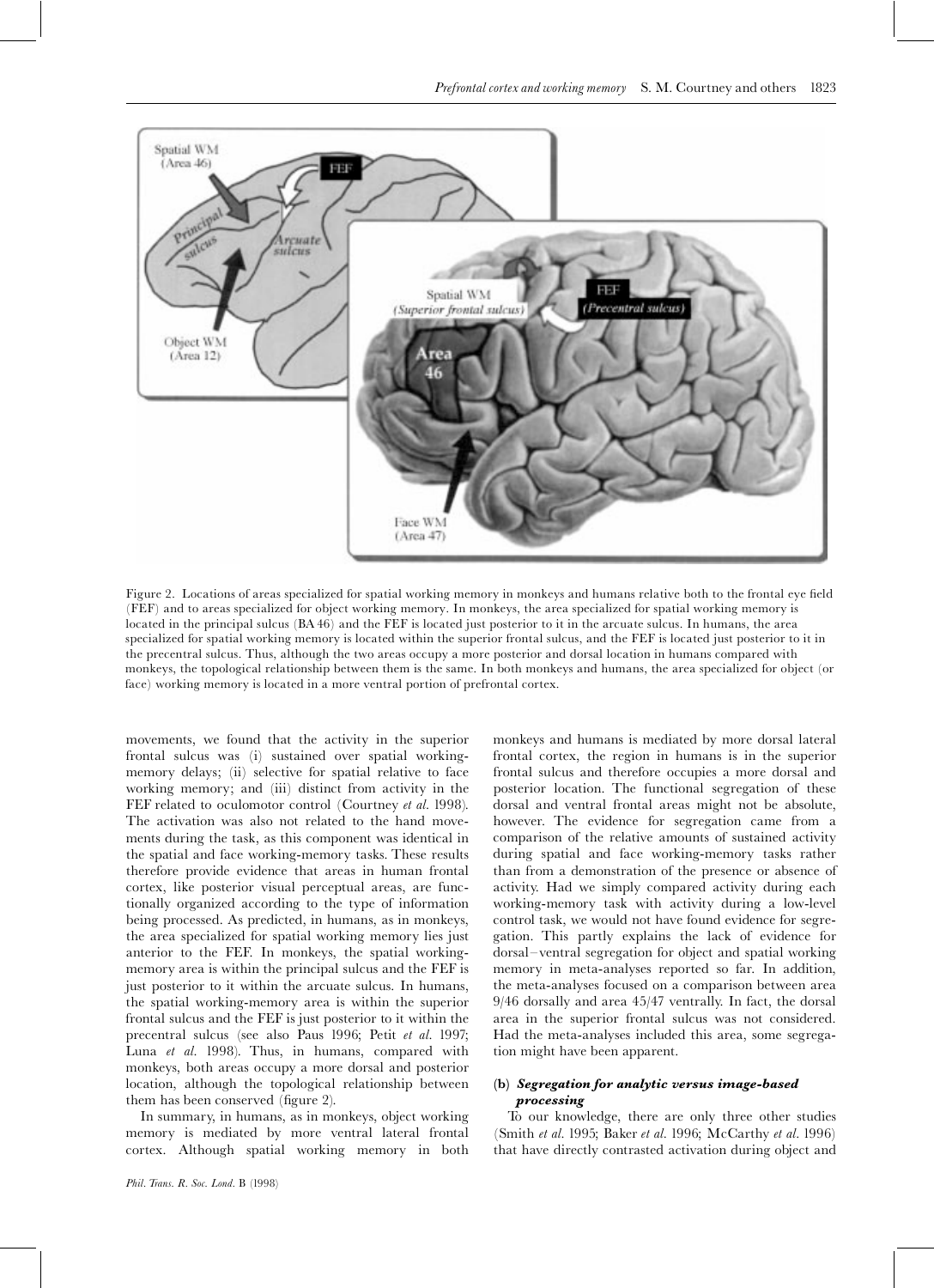spatial working-memory tasks. In all three, the objects were non-meaningful shapes. Two used match-to-sample tasks for spatial location (Smith et al. 1995; McCarthy et al. 1996), whereas the third used delayed response (Baker et al. 1996). All three studies reported greater activation in the right prefrontal cortex during the spatial task, and two out of the three (Smith et al. 1995; Baker et al. 1996) reported greater activation in the left prefrontal cortex during the object task. Thus, these studies suggested that domain specificity for spatial and object working memory is primarily a hemispheric laterality effect, rather than a dorsal-ventral distinction. We shall first consider the evidence supporting right hemispheric dominance for spatial working memory, and then we shall discuss the evidence supporting left hemispheric dominance for object working memory.

The evidence supporting right hemispheric dominance for spatial working memory is based, in all three studies, on activation largely in mid- and inferior prefrontal cortex (BA 46, 44, 47). These results contrast with our own, in which there was no evidence for laterality effects in these prefrontal regions during spatial working memory. In addition, as we have already discussed, these areas in humans are not specialized for spatial working memory. Activation in the area that is specialized for spatial working memory, the superior frontal sulcus, was directly compared during spatial and object working memory in only one other study besides our own, and that study found bilateral activity for spatial working memory (Baker et al. 1996), just as we did. Therefore, spatial working memory does not seem to be lateralized to the right frontal cortex.

The evidence supporting left hemispheric dominance for object working memory is based on activation in inferior prefrontal cortex (BA 44) in one study (Smith et al. 1995) and dorsolateral prefrontal cortex (presumably BA 46) in another (Baker et al. 1996). We believe that the left hemispheric dominance observed in these studies does not reflect a left hemispheric dominance for objects per se, but instead might reflect the type of working-memory strategy used. Indeed, we propose that when analyticbased representations of objects are held in working memory, left hemisphere activation will dominate, whereas when image-based representations of objects are held in working memory, right hemisphere activation will dominate.

In our previously described PET study of face working memory (Haxby et al. 1995), in which we parametrically varied the length of the delay between sample and test stimuli, right prefrontal activity tended to diminish at the longer delays, whereas left prefrontal activity showed the largest activity increases (figure 3). In other imaging studies of face working memory, we observed (i) right lateralized activity in a task with short delay intervals  $(4.5 s)$  and a memory set size of three faces (Courtney et al. 1996b); (ii) bilateral activations in a task with intermediate delay intervals (8 s) and a memory set size of one face (Courtney et al. 1997a); and (iii) left lateralized activity in a task with longer delay intervals (13s) and a memory set size of three faces (Courtney et al. 1998). Thus, longer delay intervals and a larger memory set size seem to shift face working memory-related activity from the right to the left hemisphere. One possible explanation



Figure 3. Areas in left  $(a)$  and right  $(b)$  prefrontal cortex that were activated during performance of a face working-memory task. Activity in these regions, as measured by regional cerebral blood flow (rCBF), was significantly more sustained across memory delay lengths than was activity in ventral temporal cortex, indicating that these regions are more active during the memory delays after the stimuli are removed from view. Note that whereas the right prefrontal region showed a tendency to have a diminished increase in activity at longer delays, the left prefrontal region showed the greatest activity increase at longer delays. Single, double, and triple asterisks indicate significant difference from control rCBF at the  $p=0.05, 0.01$  and 0.001 levels, respectively. (Adapted from Haxby et al. (1995).)

for these hemispheric differences is that right hemisphere activity is associated with an icon-like image of a face that is difficult to maintain in working memory for a long period of time, whereas left hemisphere activity is associated with a face representation that is more durable, based perhaps on an analysis, which might be partly verbal, of distinctive features and attributes.

In their studies, Smith et al. (1995) attributed the left lateralization of object working memory to rehearsal of a symbolically or linguistically encoded representation of the object. We suggest that this argument can be extended: laterality effects in visual working memory might be influenced by a variety of factors, such as length of the memory retention interval, memory set size and even item familiarity, all of which might affect the extent to which subjects engage in analytical or verbal, as opposed to image-based, encoding and rehearsal of information about objects. Therefore, we propose that, in humans, a division might exist between processing in the left and right hemispheres, but that this division reflects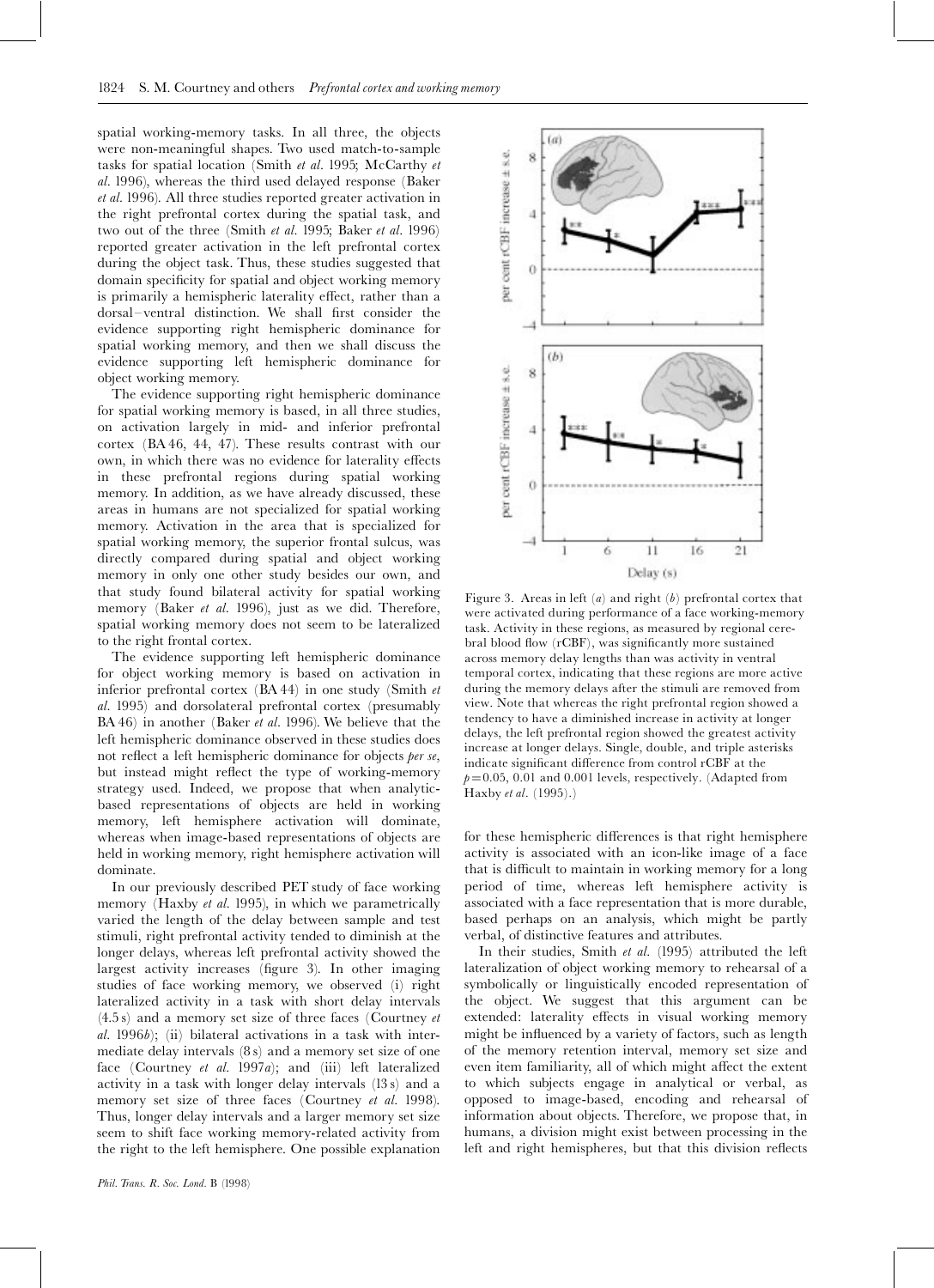analytical-based versus image-based processes rather than object versus spatial ones.

## (c) Segregation for maintenance, or manipulation of representations?

According to the original model proposed by Baddeley & Hitch (1974, 1994), working memory can be divided into at least three components: (1) a 'phonological loop' for maintaining auditory-verbal information; (2) a 'visuospatial sketch pad' for maintaining information about the visual properties of objects and about spatial locations; and (3) a 'central executive' for attentional control and for coordinating the manipulation and use of information held in both the phonological loop and the sketch pad. Thus, the concept of working memory encompasses both the informational content of our consciousness and the wilful use and manipulation of that information.

In working-memory tasks, such as ours, using delayed match-to-sample or delayed response, information is held 'on-line' for a brief period of time, but manipulation of that information is not required. These working-memory tasks contrast with others in which monitoring or manipulation of the information held in working memory is required. One example of such a task is the 'n-back' task (Cohen et al. 1994; Smith et al. 1996). In this task, subjects are required to respond if the current item being shown is the same as that shown one, two, or three items earlier in a constant stream of stimuli. This requires maintaining a list of items in working memory that must be constantly updated by discarding the oldest items while maintaining and adding more recent ones. Another example of a task that requires monitoring of the contents of working memory is the 'self-ordered' task developed by Petrides for use in patients with frontal lobe lesions (Petrides & Milner 1982). In this task, subjects are presented with a set of stimuli that vary in their relative positions from trial to trial. The subjects are required to point to a different stimulus on each trial until all have been selected. Thus, the subjects have to monitor their responses and update, during each trial, the remembered set of previously selected items, to avoid pointing to the same stimulus twice. Therefore,  $n$ -back and self-ordered tasks require, in addition to simple maintenance of information, cognitive processes related to the central executive component of working memory that are not required by delayed matchto-sample and delayed-response tasks.

Are there prefrontal areas that are brought into play during the monitoring and manipulation of information in working memory in addition to those engaged during the maintenance of this information? In monkeys, lesions restricted to cortex within the principal sulcus impair spatial delayed-response tasks (Mishkin & Manning 1978). However, lesions that are slightly more dorsal, which spare the principal sulcus but involve dorsal BA 9, do not affect performance on spatial delayed-response tasks, but do impair performance on both spatial and non-spatial selfordered tasks that require, in addition to maintenance, monitoring and manipulation of information in working memory (Petrides 1994). It therefore seems that, at least in monkeys, there might be an area that is required for the executive processes involved in the self-ordered tasks, that is adjacent to but distinct from the area involved in maintaining spatial information in working memory.

Is there evidence from brain-imaging studies for a similar distinction in the human frontal cortex? There have been four studies that have compared frontal activation during working-memory tasks requiring monitoring and manipulation to activation during versions of the task that only required maintenance (Petrides et al. 1993a; Awh et al. 1996; Owen et al. 1996; Cohen et al. 1997). Three regions have been identified in these studies as being associated with monitoring and/or manipulation. BA  $6/8$ was identified in all four studies, anterior cingulate in three of the four (Petrides et al. 1993a; Owen et al. 1996; Cohen et al. 1997), and BA 9/46 in two of the four (Petrides et al. 1993a; Owen et al. 1996). There is therefore some indication that there are frontal areas brought into play during the monitoring and manipulation of information in working memory in addition to those engaged during the maintenance of this information, but the evidence is currently insufficient to answer the question with confidence.

#### 4. DISTRIBUTED NEURAL SYSTEMS

#### (a) Relationship of frontal working-memory areas to posterior visual processing areas

One advantage of functional brain imaging, compared with physiological recording, is the ability to obtain simultaneously measures of activity in the entire brain, thereby allowing observations across entire neural systems. The individual regions in these systems might make different functional contributions to a given cognitive task, and each contribution might or might not be critical for successful performance. For example, in monkeys performing object working-memory tasks, the presentation of distracting items during the memory delay interval completely eliminates sustained activity of inferior temporal neurons that is normally seen during the delay, despite the fact that the monkeys continue to perform the task successfully. In contrast, the sustained activity of prefrontal neurons is not interrupted by the presentation of distracting items during the memory delay interval (Miller et al. 1996). This finding indicates that sustained activity within the inferior temporal cortex of monkeys is not critical for their performance of the working-memory task. By implication, the small amount of sustained activity that we observed in the ventral temporal cortex during face working memory might reflect interactions with, and feedback from, prefrontal regions.

The interactions between frontal cortex and posterior visual processing areas might differ, however, for the dorsal spatial working-memory system and the ventral object working-memory system. Indeed, there is evidence to support this idea. Whereas the ventral temporal cortex shows a small amount of sustained activity during face working-memory delays, the parietal cortex shows approximately the same level of sustained activity as frontal cortex during spatial working-memory delays (Courtney et al. 1995, 1996a). This finding suggests that the functions of perception and working memory might typically be more tightly coupled for spatial information than for object information. When attempting to maintain an active representation of a spatial location, one can generally attend directly to that location in space, even if the location is no longer marked by a visual stimulus.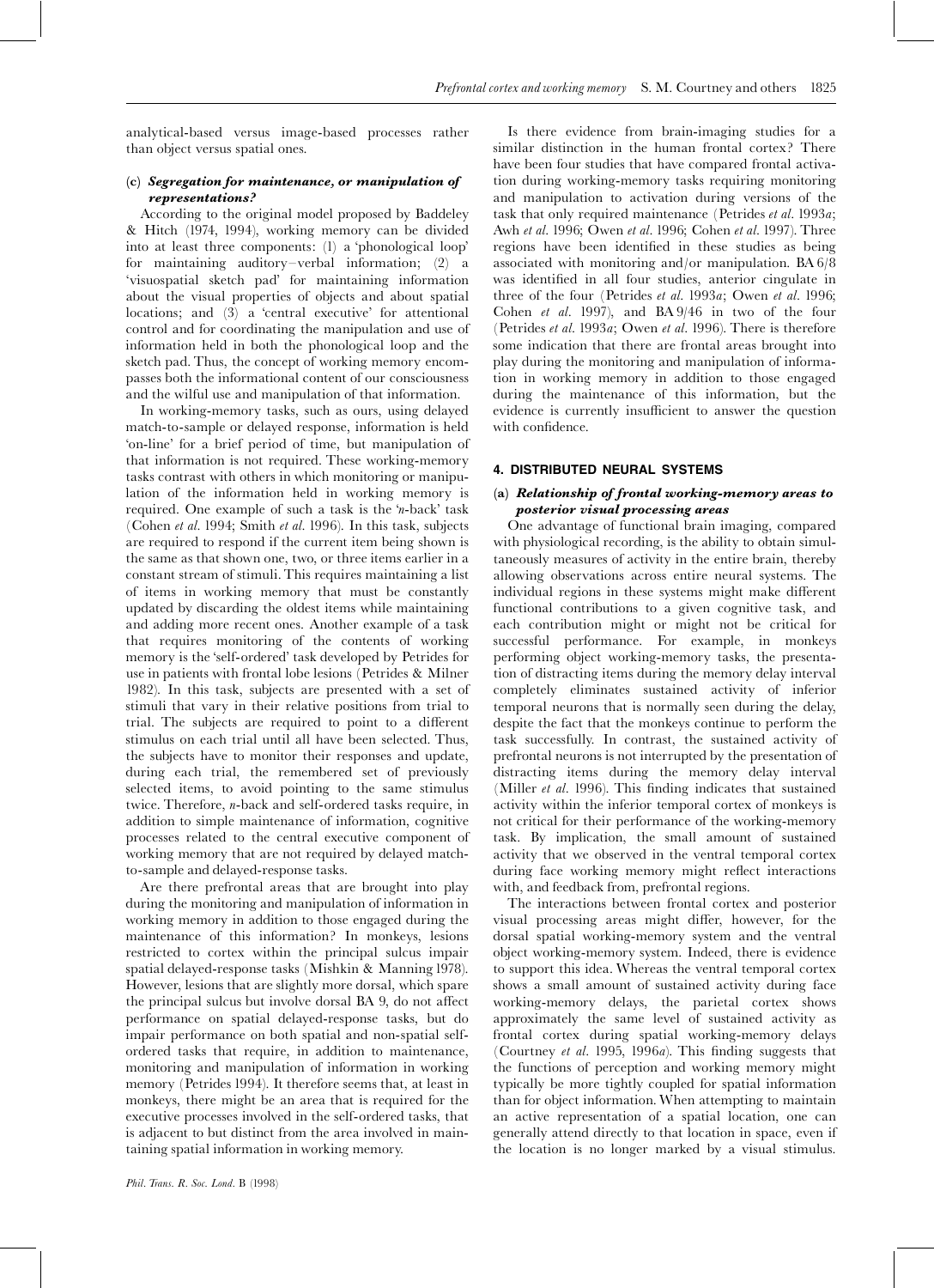When keeping an object in working memory after it is removed from view, however, one must attend to the internal representation of that object.

#### (b) Relationship of frontal working-memory areas to frontal areas associated with long-term memory

The regions activated in our object working-memory tasks seem similar to the regions of prefrontal cortex activated in long-term memory tasks (Buckner 1996; Haxby et al. 1996). It has typically been found that encoding of long-term memories preferentially activates the left prefrontal cortex, whereas the retrieval of those memories activates the right prefrontal cortex. These findings have led Tulving et al. (1994) to propose a 'hemispheric encoding-retrieval asymmetry' (HERA) model for long-term memory. Does such a hemispheric asymmetry exist for working memory?

We recently examined the difference in activation during encoding and retrieval within the context of working memory for faces; that is, the difference between the transient response to the sample stimuli to be remembered and the transient response to stimuli shown in the test of recognition (Courtney et al. 1997b). Encoding of the sample faces resulted in a greater activation of bilateral ventral temporal and left prefrontal cortices, whereas recognition of the test faces resulted in a greater activation of right prefrontal cortex. This is exactly the finding reported by Haxby et al. (1996) in a long-term memory study of the encoding and recognition of faces.

Interestingly, the transient encoding and recognition responses seen in the face working-memory study tended to be in regions of prefrontal cortex that were adjacent to but distinct from those regions that showed sustained activity during the working-memory delays. Although both sets of regions occupy similar locations to those activated during long-term memory encoding and retrieval, it is not known whether either set of workingmemory regions is identical to the regions activated during long-term memory encoding and retrieval. If the same areas are activated during both long-term and workingmemory tasks, there are several possible interpretations of this result. Performance of a working-memory task by an individual might involve recruitment of long-term memory processes to provide a more durable representation that could be used if an active representation is disrupted. Additionally, retrieval of long-term memories might typically lead to an active representation of the recalled material, much like the active representation of material held during a working-memory delay. Finally, prefrontal activation associated with long-term memory encoding and retrieval might be due to encoding and retrieving the circumstances of the event during which learning occurred. Encoding and retrieval of the temporal-spatial context of an event is the hallmark of episodic memory, and working memory might maintain active representations of the information that comprises that context.

#### 5. CONCLUSIONS

Many of the brain-imaging studies of working memory in humans have been modelled on those conducted in physiological studies of monkeys. In the monkey, the evidence for prefrontal involvement in working memory has been the presence of sustained neuronal activity during memory delay intervals. Presumably such activity indicates an active on-line representation of the sample stimulus that bridges the memory delay and enables successful performance of the task. We have demonstrated that areas in human frontal cortex also show sustained activity during working-memory delays. As in the monkey, sustained activity in more ventral frontal regions is associated with working memory for objects, and sustained activity in more dorsal frontal regions is associated with working memory for spatial locations. Three major differences emerged between monkey and human, however. First, there are three separate prefrontal regions associated with object working memory in humans, whereas only one has been identified in monkeys. Second, the frontal region associated with spatial working memory in humans occupies a more dorsal and posterior location relative to the homologous area in monkeys. However, as in the monkey, in which the area specialized for spatial working memory is located just anterior to the FEF, the same topological relationship exists in the human. Third, there is no evidence in monkeys for hemispheric lateralization of working-memory processes, whereas in humans the left hemisphere seems to dominate for analytical-based object representations, and the right for image-based object representations.

The difference between monkeys and humans in the exact location of both the FEF and the spatial workingmemory area might have implications for human brain evolution. The more dorsal and posterior location of these areas in humans suggests that they were displaced by the expansion of the dorsolateral portion of prefrontal cortex. A comparison of monkey and human functional neuroanatomy indicates that the displacement of regions in the human brain might be due to the emergence of phylogenetically newer regions. For example, posterior areas specialized for spatial vision have a more superior location in parietal cortex in the human than in the monkey, whereas those specialized for object vision have a more inferior location in temporal cortex (for reviews see Ungerleider & Haxby (1994) and Ungerleider (1995)). Displacement of both sets of visual areas away from the posterior perisylvian cortex might be related to the emergence of language mediated by phylogenetically newer cortical areas, such as BA 39 and BA 40. The specific displacement of functional areas in dorsal frontal cortex that we have identified might likewise be related to new functional areas in prefrontal cortex, perhaps created through the duplication and differentiation of older areas. One could speculate that BA 46 in the monkey was duplicated during primate evolution and now comprises at least two areas in the human brain: a spatial workingmemory area located in the superior frontal sulcus and one or more areas in what is now known as human BA 46. If so, human BA 46 might have acquired new processing functions mediating cognitive abilities that are either distinctively human or greatly elaborated in humans. Examples of these abilities might include abstract reasoning, complex problem solving, and planning for the future, consistent with behavioural symptoms in patients with frontal lobe damage (Stuss & Benson 1986).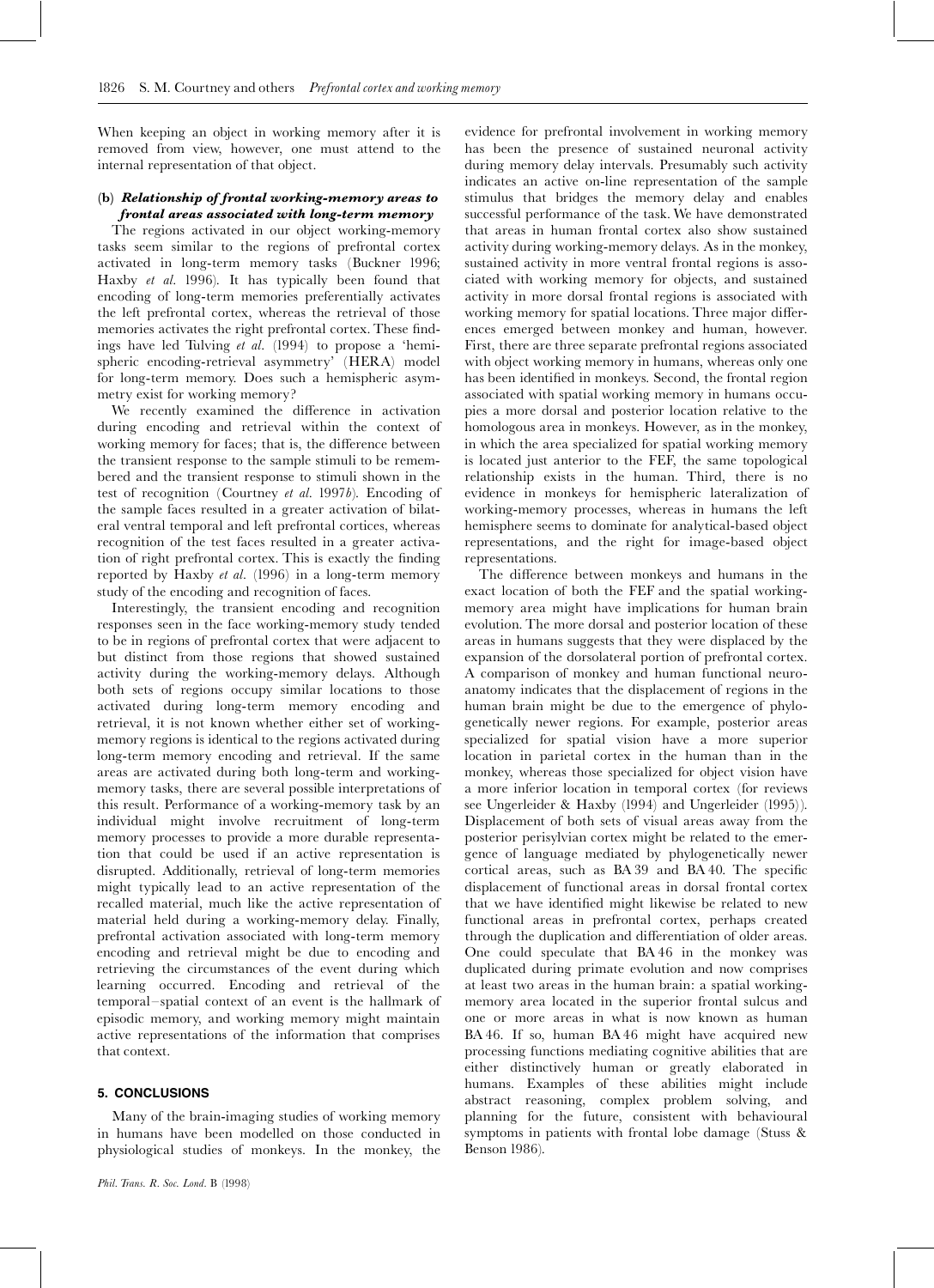We thank Robert Desimone and Alex Martin for valuable comments on the manuscript.

#### **REFERENCES**

- Awh, E., Jonides, J., Smith, E. E., Schumacher, E. H., Koeppe, R. A. & Katz, S. 1996 Dissociation of storage and rehearsal in verbal working memory: evidence from positron emission tomography. Psychol. Sci. 7, 25-31.
- Baddeley, A. D. & Hitch, G. J. 1974 Working memory. In The psychology of learning and motivation (ed. G. Bower), pp. 47-90. San Diego: Academic Press.
- Baddeley, A. D. & Hitch, G. J. 1994 Developments in the concept of working memory. Neuropsychology 8, 485-493.
- Baker, S. C., Frith, C. D., Frackowiak, R. S. J. & Dolan, R. J. 1996 Active representation of shape and spatial location in man. Cerebr. Cortex 6, 612-619.
- Buckner, R. 1996 Beyond HERA: contributions of specific prefrontal brain areas to long-term memory retrieval. Psychonom. Bull. Rev. 3, 149-158.
- Clark, V. P., Keil, K., Maisog, J. M., Courtney, S. M., Ungerleider, L. G. & Haxby, J. V. 1996 Functional magnetic resonance imaging (fMRI) of human visual cortex during face matching: a comparison with positron emission tomography (PET). NeuroImage  $4, 1-15$ .
- Cohen, J. D., Forman, S. D., Braver, T. S., Casey, B. J., Servan-Schreiver, D. & Noll, D. C. 1994 Activation of the prefrontal cortex in a nonspatial working memory task with functional MRI. Hum. Brain Mapp. 1, 293-304.
- Cohen, J. D., Perlstein, W. M., Braver, T. S., Nystrom, L. E., Noll, D. C., Jonides, J. & Smith, E. E. 1997 Temporal dynamics of brain activation during a working memory task. Nature 386, 604-608.
- Courtney, S., Ungerleider, L., Keil, K. & Haxby, J. 1995 Neural systems for perception and working memory are more strongly coupled for locations than for faces. Soc. Neurosci. *Abstr.* 21, 1498.
- Courtney, S. M., Maisog, J. M., Ungerleider, L. G. & Haxby, J. V. 1996a Extrastriate and frontal contributions to face and location working memory: an fMRI study. Soc. Neurosci. Abstr. 22.968.
- Courtney, S. M., Ungerleider, L. G., Keil, K. & Haxby, J. V. 1996b Object and spatial visual working memory activate separate neural systems in human cortex. Cerebr. Cortex 6,  $39 - 49.$
- Courtney, S. M., Ungerleider, L. G., Keil, K. & Haxby, J. V. 1997a Transient and sustained activity in a distributed neural system for human working memory. Nature 386, 608-611.
- Courtney, S. M., Ungerleider, L. G., Maisog, J. M. & Haxby, J.V. 1997b Differences in transient fMRI responses during face encoding and recognition in a working memory task. Soc. Neurosci. Abstr. 23, 1679.
- Courtney, S., Petit, L., Maisog, J., Ungerleider, L. & Haxby, J. 1998 An area specialized for spatial working memory in human frontal cortex. Science 279, 1347-1351.
- D'Esposito, M., Detre, J. A., Alsop, D. C., Shin, R. K., Atlas, S. & Grossman, M. 1995 The neural basis of the central executive system of working memory. Nature 378, 279-281.
- D'Esposito, M., Aguirre, G. K., Zarahn, E., Ballard, D., Shin, R. K. & Lease, J. 1998 Functional MRI studies of spatial and non-spatial working memory. Cogn. Brain Res. 7, 1-13.
- Demb, J. B., Desmond, J. E., Wagner, A. D., Vaidya, C. J., Glover, G. H. & Gabrieli, J. D. 1995 Semantic encoding and retrieval in the left inferior prefrontal cortex: a functional MRI study of task difficulty and process specificity. J. Neurosci. 15, 5870-5878.
- Felleman, D. J. & Van Essen, D. C. 1991 Distributed hierarchical processing in the primate cerebral cortex. Cerebr. Cortex 1,  $1 - 47$ .
- Fiez, J. A., Raife, E. A., Balota, D. A., Schwarz, J. P., Raichle, M. E. & Petersen, S. E. 1996 A positron emission tomography study of the short-term maintenance of verbal information. J. Neurosci. 16, 808-822.
- Fuster, J. M. 1990 Behavioral electrophysiology of the prefrontal cortex of the primate. In Progress in brain research (ed. H. B. M. Uylings, J. P. C. Van Eden, M. A. De Bruin, M. A. Corner & M. G. P. Feenstra), pp. 313-323. Amsterdam: Elsevier.
- Fuster, J. M. 1995 Memory in the cerebral cortex: an empirical approach to neural networks in the human and nonhuman primate. Cambridge, MA: MIT Press.
- Fuster, J., Bauer, R. & Jervey, J. 1985 Functional interactions between inferotemporal and prefrontal cortex in a cognitive task. Brain Res. 330, 299-307.
- Goldman-Rakic, P. S. 1990 Cellular and circuit basis of working memory in prefrontal cortex of nonhuman primates. In Progress in brain research (ed. H. B. M. Uylings, J. P. C. Van Eden, M. A. De Bruin, M. A. Corner & M. G. P. Feenstra), pp. 325-336. Amsterdam: Elsevier.
- Goldman-Rakic, P. S. 1995 Architecture of the prefrontal cortex and the central executive. Ann. N.Y. Acad. Sci. 769, 71-83.
- Goldman-Rakic, P. S. & Chafee, M. 1994 Feedback processing in prefronto-parietal circuits during memory-guided saccades. Soc. Neurosci. Abstr. 20, 808.
- Haxby, J. V., Grady, C. L., Horwitz, B., Ungerleider, L. G., Mishkin, M., Carson, R. E., Herscovitch, P., Schapiro, M. B. & Rapoport, S. I. 1991 Dissociation of spatial and object visual processing pathways in human extrastriate cortex. Proc. Natn. Acad. Sci. USA 88, 1621-1625.
- Haxby, J. V., Horwitz, B., Ungerleider, L. G., Maisog, J. M., Pietrini, P. & Grady, C. L. 1994 The functional organization of human extrastriate cortex: a PET-rCBF study of selective attention to faces and locations. *J. Neurosci*. **14**, 6336-6353.
- Haxby, J. V., Ungerleider, L. G., Horwitz, B., Rapoport, S. I. & Grady, C. L. 1995 Hemispheric differences in neural systems for face working memory: a PET rCBF study. Hum. Brain Марр. 3, 68-82.
- Haxby, J. V., Ungerleider, L. G., Horwitz, B., Maisog, J. M., Rapoport, S. I. & Grady, C. L. 1996 Face encoding and recognition in the human brain. Proc. Natn. Acad. Sci. USA 93,  $922 - 927$ .
- Jonides, J., Smith, E. E., Koeppe, R. A., Awh, E., Minoshima, S. & Mintun, M. A. 1993 Spatial working memory in humans as revealed by PET. Nature 363, 623-625.
- Kanwisher, N., McDermott, J. & Chun, M. 1997 The fusiform face area: a module in human extrastriate cortex specialized for the perception of faces. *J. Neurosci*. 17, 4302-4311.
- Luna, B., Thulborn, K. R., Strojwas, M. H., McCurtain, B. J., Berman, R. A., Genovese, C. R. & Sweeney, J. A. 1998 Dorsal cortical regions subserving visually guided saccades in humans: an fMRI study. Cerebr. Cortex 8, 40-47.
- McCarthy, G., Blamire, A., Rothman, D., Gruetter, R. & Shulman, R. 1993 Echo-planar magnetic resonance imaging studies of frontal cortex activation during word generation in humans. Proc. Natn. Acad. Sci. USA 90, 4952-4956.
- McCarthy, G., Blamire, A. M., Puce, A., Nobre, A. C., Bloch, G., Hyder, F., Goldman-Rakic, P. & Shulman, R. G. 1994 Functional magnetic resonance imaging of human prefrontal cortex activation during a spatial working memory task. Proc. Natn. Acad. Sci. USA 91, 8690-8694.
- McCarthy, G., Puce, A., Constable, R. T., Krystal, J. H., Gore, J. C. & Goldman-Rakic, P. 1996 Activation of human prefrontal cortex during spatial and nonspatial working memory tasks measured by functional MRI. Cerebr. Cortex 6,  $600 - 611$
- Mellet, E., Tzourio, N., Crivello, F., Joliot, M., Denis, M. & Mazoyer, B. 1996 Functional anatomy of spatial mental imagery generated from verbal instructions. J. Neurosci. 16, 6504-6512.